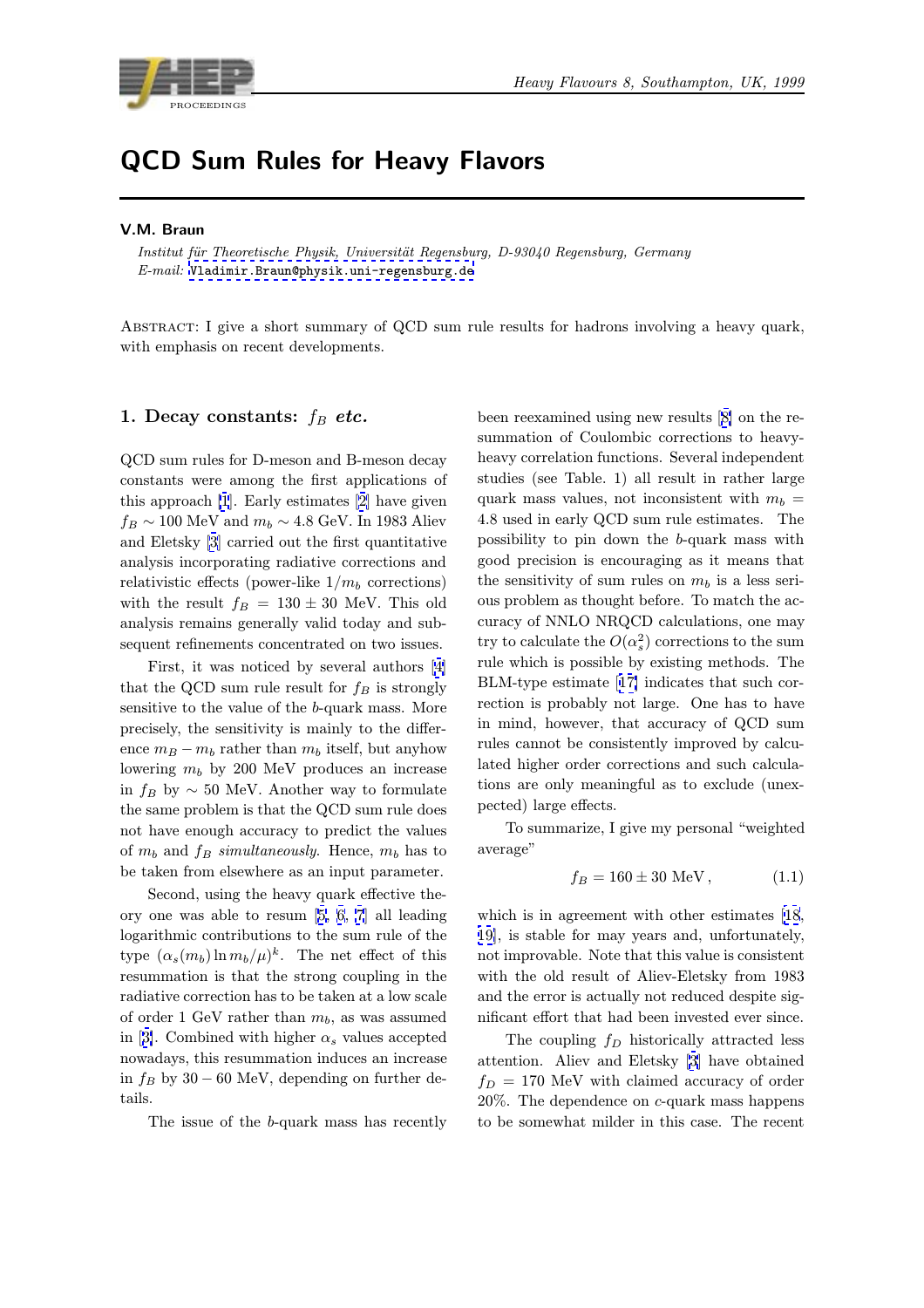|                  | $m_b$                  | $\overline{m}_b(\overline{m}_b)$ | Remarks                                   |  |
|------------------|------------------------|----------------------------------|-------------------------------------------|--|
| <b>BS99</b> [10] |                        | $4.97 \pm 0.17$ $4.25 \pm 0.08$  | Sum rules                                 |  |
| PP98 [11]        | $4.80 \pm 0.06$        |                                  | Sum rules                                 |  |
| H98 [12]         |                        | $4.88 \pm 0.10$ 4.20 $\pm$ 0.06  | Sum rules                                 |  |
| MY98 [13]        |                        | $4.20 \pm 0.10$                  | Sum rules                                 |  |
| JP97/98 [14]     | $4.60 \pm 0.02$        |                                  | $4.19 \pm 0.06$ Sum rules, no resummation |  |
| PY98 [15]        | $5.00^{+0.10}_{-0.07}$ | $4.44^{+0.03}_{-0.04}$           | $\Upsilon(1S)$ mass                       |  |
| GGRM99 [16]      |                        | $4.26 \pm 0.08$                  | lattice HQET                              |  |

Table 1: Summary of recent [de](#page-8-0)terminations of the <sup>b</sup>-quark mass. The table is adapted from [9] and updated using [10, 16].

updates typically fall in the range [18, 21]

$$
f_D = 190 \pm 30 \text{ MeV}, \qquad (1.2)
$$

where the small increase is mainly d[ue](#page-8-0) t[o a](#page-8-0) higher value of  $\alpha_s$ .

Calculation of  $SU(3)$ -breaking effects in the QCD sum rules is not easy because several effects tend to compensate each other. This difficulty is reflected in the rather large errors [19]:

$$
f_{D_s}/f_D = 1.19 \pm 0.08 ,f_{B_s}/f_B = 1.19 \pm 0.08 .
$$
 (1.3)

Another result is (see e.g. [20, 21])

$$
f_{D^*}/f_D = 1.40 \pm 0.15,
$$
  
\n
$$
f_{B^*}/f_B = 1.10 \pm 0.08.
$$
 (1.4)

Finally, with the advent of the Heavy Quark Effective Theory (HQET) it has become customary to present relativistic corrections [3] to  $f_B$  in the form of a series expansion in powers of the heavy quark mass:

$$
f_B = \widehat{C}(m_b) F_{\text{stat}} \left[ 1 - \frac{A}{M_b} + \ldots \right]. \tag{1.5}
$$

Here  $F_{\text{stat}}$  is a universal nonperturbative constant,  $C(m_b)$  can be calculated perturbatively and the power corrections can be related to matrix elements of higher dimension HQET operators. The QCD sum rules give very stable predictions [22, 6, 23]

$$
A = 0.9 \pm 0.2 \text{ GeV} \,. \tag{1.6}
$$

# 2. HQET parameters  $\bar{\Lambda}$ ,  $\lambda_1$  $\lambda_1$ ,  $\lambda_2$

QCD sum rules have a well-defined heavy quark limit and can be used to estimate HQET parameters, see [24] for the relevant definitions. For example, one obtains for the difference between meson and quark masses [6, 7]

$$
\bar{\Lambda} \simeq 400 - 500 \text{ MeV}. \qquad (2.1)
$$

This value is consistent w[it](#page-8-0)h  $m_b$  determinations although the accuracy is no[t](#page-8-0) [c](#page-8-0)ompetitive. More interestingly, the sum rule for the chromomagnetic interaction parameter  $\lambda_2$  comes out to be rather stable. Translated into the prediction for the mass splitting between vector and pseudoscalar mesons, the result reads [7, 25, 26]

$$
(m_V^2 - m_P^2)^{\mu = m_b} = (0.46 \pm 0.14) \text{ GeV}^2, (2.2)
$$

which compares very well [with t](#page-8-0)h[e e](#page-8-0)xperimental value  $m_{B^*}^2 - m_B^2 \simeq 0.48$  GeV<sup>2</sup>. A techni-<br>cal remark is that all sum rule results in HOFT cal remark is that all sum rule results in HQET apear to be strongly correlated with the value of  $\Lambda$  which is just another manifestation of the sensitivity of "ordinary" sum rule on the value of  $m_b$ . To reduce this dependence, and also to moderate radiative corrections, one often attempts to consider ratios of sum rules in which such effects tend to cancel.

The most interesting quantity is  $-\lambda_1$ , the bquark kinetic energy in the B-meson. Knowledge of  $\lambda_1$  is crucial for the accuracy of  $V_{cb}$  determinations from inclusive B-decays using OPE. The situation with  $\lambda_1$  determination from QCD sum rules was controversial for some time, with two calculations reporting conflicting results:  $-\lambda_1 =$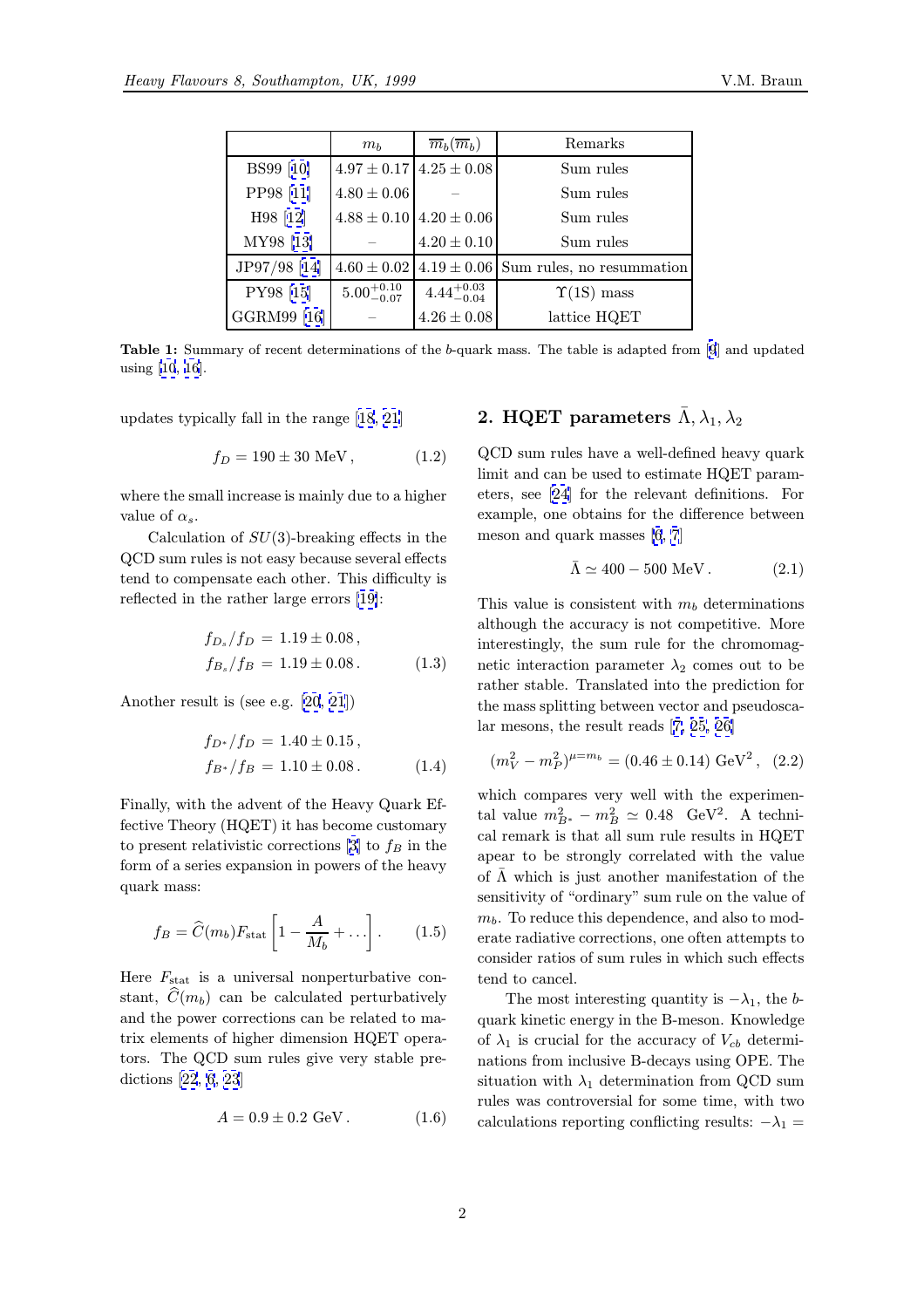$0.5 \pm 0.2$  GeV<sup>2</sup> [25] and  $-\lambda_1 = 0.1 \pm 0.05$  GeV<sup>2</sup> [26]. By now, the origin of this discrepancy is well understood [27], but the remedy is not found. The difficulty can be traced to contributions of nondiagonal ma[trix](#page-8-0) elements ~  $\langle B|\bar{h}(D_{\perp}^2)h|B'\rangle$ <br>where  $B'$  is a certain evolved proudessalar matrix [wh](#page-8-0)ere  $B'$  is a certain excited pseudoscalar meson state, w[hich](#page-8-0) are difficult to disentangle from the "diagonal" contribution of interest within the QCD sum rule framework. Several toy-model calculations using quantum-mechanical examples [28] strongly suggest that such contributions are present in both sum rules [25] and [26] and have opposite signs. In quantum mechanics it is always possible to add the two sum rules analo[gou](#page-8-0)s to [25, 26] with some weight (fixed by the virial theorem) such that [the](#page-8-0) nond[iag](#page-8-0)onal transitions cancel exactly. In QCD the corresponding weight is not known. Therefore, for the time being I [pre](#page-8-0)f[er t](#page-8-0)o take the results of [25, 26] as providing for the upper and the lower boundary, respectively, leading to a conservative average

$$
-\lambda_1 = 0.35 \pm 0.20 \text{ GeV}^2. \tag{2.3}
$$

Doing better is an open problem. An unrelated difficulty is that the value for  $-\lambda_1$  may depend rather strongly on its precise definition, in particular whether or not a Lorentz-invariant UV cutoff is used.

# 3.  $B \rightarrow D$ ,... form factors and Isgur-Wise functions

In the period 1989 – 1992 several sum rules have been derived and studied for the semileptonic decays of beauty to charm, using the standard QCD sum rule maschinery and finite values for heavy quark masses [29, 30, 31]. In later works the accent has shifted to incorporate the heavy quark expansion and calculate the Isgur-Wise functions instead of the form factors themselves. Such approach has an [advan](#page-8-0)t[age](#page-8-0) that the heavy quark symmetry is incorporated analytically rather than numerically, but at the same time raises concerns on validity of the  $1/m_c$  expansion.

A lot of effort went into calculation of the celebrated Isgur-Wise function  $\xi(y)$  and its slope  $\rho = \xi'(y = 1)$  as providing main input for the  $V_{cb}$  determinations. The leading-order sum rules

[32, 7, 33, 34] have later been complemented by calculation of the radiative corrections [35]. The result is

$$
\rho = 0.7 \pm 0.25 \tag{3.1}
$$

[and](#page-8-0) [p](#page-8-0)r[obably](#page-8-0) cannot be improved. Th[e d](#page-8-0)iscussion around this sum rule was actually beneficial for the general development of the sum rule approach, allowing to clarify certain important points about continuum subtraction, see [34] for details.

QCD sum rules have also been derived for the Isgur-Wise functions  $\tau_{1/2}(y)$  and  $\tau_{3/2}$  which govern semileptonic transitions to positive [pa](#page-8-0)rity states  $\frac{1}{2}^{-} \rightarrow \frac{1}{2}$  $+\frac{3}{2}$  and contribute e.g. to the Bjorken inequality

$$
\rho > \frac{1}{4} + |\tau_{1/2}(1)|^2 + |\tau_{3/2}(1)|^2. \tag{3.2}
$$

The sum rule for  $\tau_{3/2}$  is only available to leading order [36] while for  $\tau_{1/2}$  the radiative corrections are included [37]. The results are:

$$
\tau_{1/2}(1) = 0.35 \pm 0.08 , \ \rho_{1/2}^2 = 2.5 \pm 1.0 \ [37],
$$

$$
\tau_{3/2}(1) \sim 0.3 , \ \rho_{3/2}^2 \sim 0.9 \ [36]. \tag{3.3}
$$

For illustrati[on o](#page-8-0)f the accuracy, I show one typical plot:



**Figure 1:** The Isgur-Wise function  $\tau_{1/2}$ . Figure taken from [37].

Finally, certain results are available for subleading Isgur-Wise functions  $\chi_{1,2,3}(y)$  and  $\xi_3(y)$ [38]. See al[so](#page-8-0) [39].

## 4. Semileptonic D decays

[Cal](#page-8-0)culations o[f th](#page-8-0)e form factor values at  $q^2 = 0$ have a long history [40]-[44] and all are rather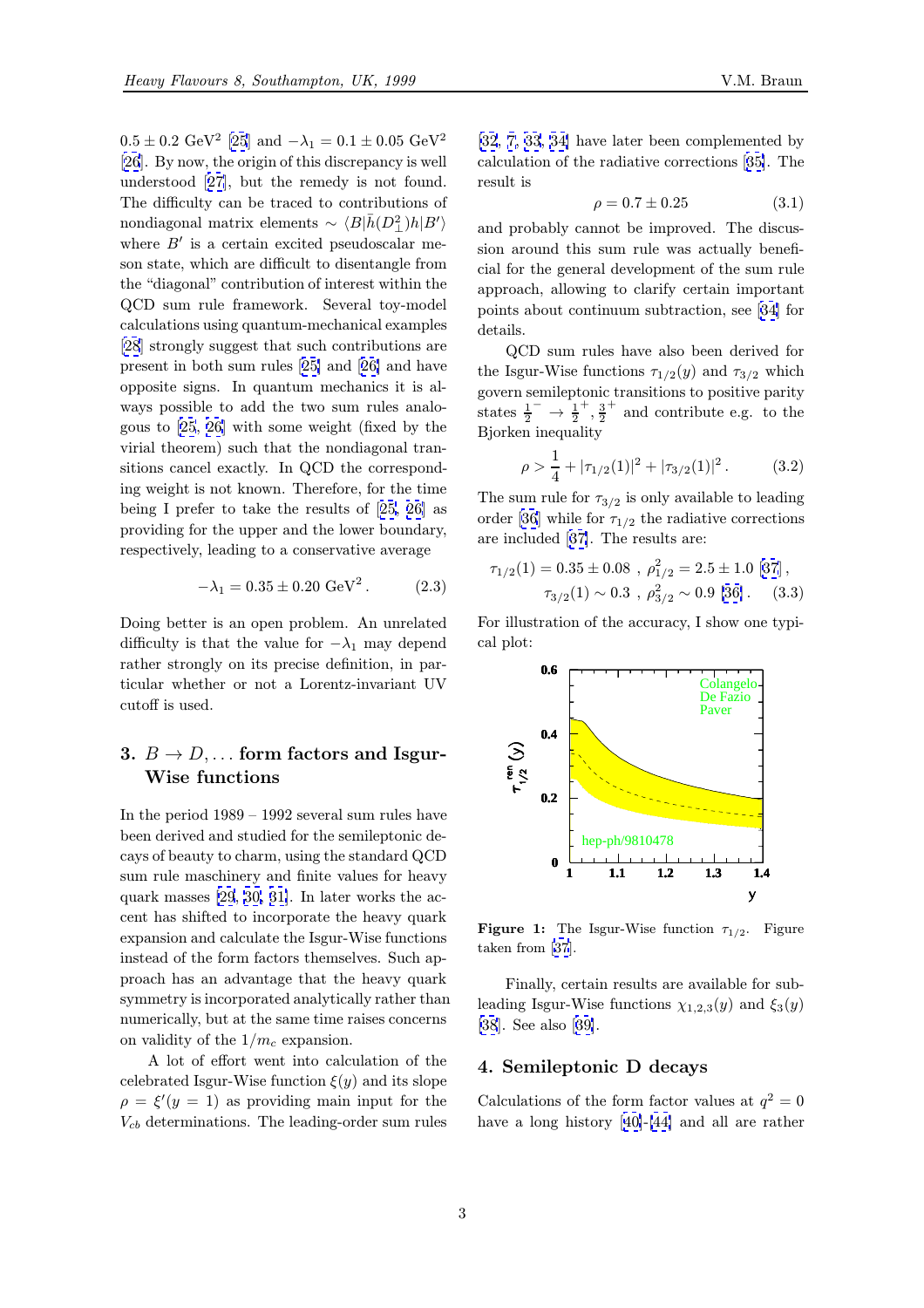old. The results are [43, 44]

$$
f_{+}^{D \to \pi}(0) = 0.50 \pm 0.15,
$$
  
\n
$$
f_{+}^{D \to K}(0) = 0.60 \pm 0.15
$$
\n(4.1)

and

$$
A_1^{\rho}(0) = 0.50 \pm 0.2,
$$
  
\n
$$
A_1^{K^*}(0) = 0.50 \pm 0.15,
$$
  
\n
$$
A_2^{\rho}(0) = 0.40 \pm 0.1,
$$
  
\n
$$
A_2^{K^*}(0) = 0.60 \pm 0.15,
$$
  
\n
$$
V^{\rho}(0) = 1.0 \pm 0.2,
$$
  
\n
$$
V^{K^*}(0) = 1.1 \pm 0.25.
$$
\n(4.2)

The quoted values for  $f_+^{D \to \pi}(0)$  and  $f_+^{D \to K}(0)$ are somewhat too low, to my opinion, and result from using a too small value for the quark condensate. The other entries are less affected by this choice.

QCD sum rule predictions for the  $q^2$  dependence of the form factors [43] have been the most interesting. While the shape of the form factors  $f_{+}$  and V turned out to be consistent with vector dominance, the axial-vector form factors  $A_1$  and  $A_2$  came out almost flat. [Suc](#page-9-0)h behaviour was unexpected and initiated a lively discussion which continues nowadays. It is worth while to mention that sum rule calculations of the form factors in the physical region  $q^2 > 0$  are technically nontrivial because of subtleties in the construction of double dispersion relations in presence of Landau thresholds, see [43] for the details.

In addition, the form factor  $f_+^{D\to\pi}(q^2)$  was analysed using light-cone sum rules (LCSR) in [20] (see the next section for a detailed description of this approac[h\).](#page-9-0) Very recently, the NLO corrections to this sum rule have been calculated [\[45](#page-8-0)], with preliminary results shown in Fig. 2:

The LCSR result is shown by the solid curve. It is valid at small  $q^2 < 1$  GeV<sup>2</sup> and is matched at higher  $q^2$  to the vector dominance prediction [usin](#page-9-0)g a yet another new LCSR estimate [21]

$$
f_{D^*}g_{DD^*\pi} = 2.84 \pm 0.6 \text{ GeV}^2. \tag{4.3}
$$

In [45] the ratio of decay widths  $D \to K$  $D \to K$  and  $D \to \pi$  is calculated and claimed to be strongly sensitive to the value of the strange quark mass:

$$
f_{+}^{D \to \pi}(0) = 0.66 \pm 0.09, \qquad (4.4)
$$



**Figure 2:** Form factor  $f_+^{D\to\pi}$  from LCSR [45].

$$
f_{+}^{D \to K}(0) = \begin{cases} 0.98 \pm 0.11, & m_s = 100 \text{ MeV} \\ 0.77 \pm 0.11, & m_s = 150 \text{ MeV} \\ 0.66 \pm 0.09, & m_s = 200 \text{ MeV} \end{cases}
$$

The scalar form factor  $f_0^{D\to\pi}$  was considered in [46] using LCSR. At  $q^2 = 0$  the result is

$$
f_0^{D \to \pi}(0) = f_+^{D \to \pi}(0) = 0.68 \; [46] \tag{4.5}
$$

[wit](#page-9-0)h, probably, 20% error.

#### 5. Semileptonic and rare [B](#page-9-0) decays

These decays typically involve a large momentum transfer to the light hadron in the final state and have to be treated with care. The corresponding technique, known as light-cone sum rules, was first suggested in [47, 48, 49] and was developing rapidly during past few years. In essence, it presents a generalization of the classical meanfield type SVZ approach to expansion of correlation functions [in](#page-9-0) r[apidly](#page-9-0) varying (large momentum) background meson fields. Technically, the difference is that the short-distance expansion in operators of increasing dimension is replaced by the light-cone expansion in increasing twist. On this way, vacuum averages of quark and gluon fields (condensates) do not appear and are replaced by light-cone meson distribution amplitudes, see [50, 51] for the two recent expositions. Premium for this rearrangement is that the approach becomes explicitly consistent with the heavy quark expansion. A detailed comparison of light-[cone a](#page-9-0)nd conventional QCD sum rules can be found in [52].

The decay  $B \to \pi e \nu$  was considered many times by different authors using both conven-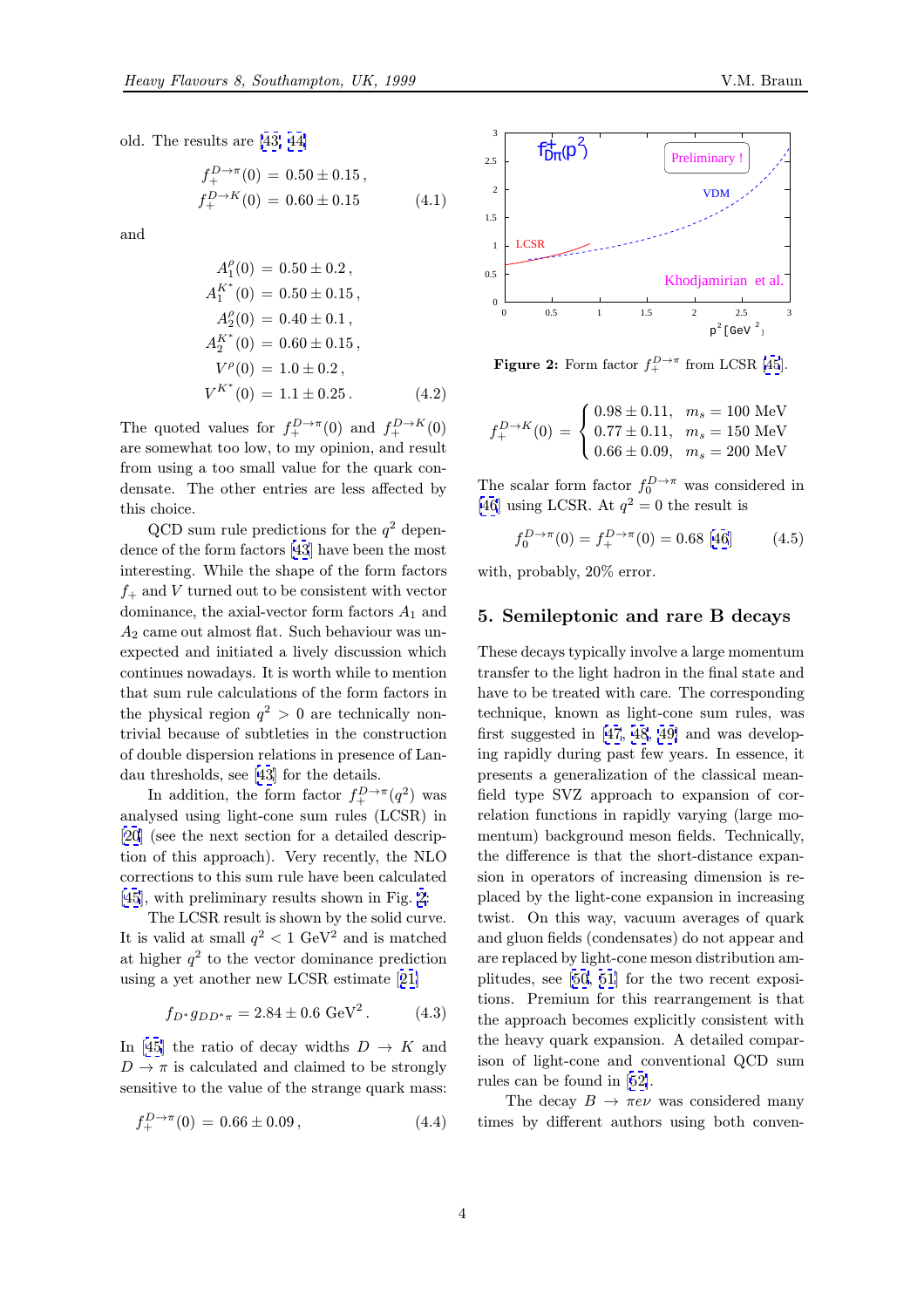

**Figure 3:** Form factor  $f_+^{B\to\pi}$  from LCSR [45].

obtains [57, 58, 59]

$$
f_{+}^{B\to\pi} = 0.27 \pm 0.05, \qquad (5.1)
$$

where the largest uncertainty comes from pion distribu[tion ampli](#page-9-0)tude. The calculation automatically satisfies the unitarity constraints [60], as illustrated in Fig. 4. It should be mentioned that the LCSR approach is only justified sufficiently far from zero recoil, as indicated by arrows in in Fig. 4, and in this region cannot vio[lat](#page-9-0)e any unitarity bounds. My personal opinion is that unitarity constraints are not sufficiently restrictive and for small  $q^2$  do not provide any additional knowledge (for heavy-to-light decays) compared to "reasonable" model calculations.

Many new results were obtained recently for B-decays into light vector mesons. Early LCSR calculations [61, 62, 52] have been updated in [63] by taking into account radiative corrections, meson mass corrections and contributions of meson wave functions of higher twist [64].

The res[ults are pr](#page-9-0)esented in Fig. 5 for [the](#page-9-0) particular case  $B \to K^*$ . Note the error bands and good agreement with lattice calculations by the UKQCD collaboration [66[\].](#page-9-0) Several simple parametrizations of the  $q^2$ -dependence [ar](#page-5-0)e available, see e.g. [63, 65]. The values of form factors



**Figure 4:** Form factor  $f_+^{B\to\pi}$  from LCSR (solid curve) compared with the unitarity bounds (dashes). Figure taken from [45].

at  $q^2 = 0$  are compiled in Table 2. Note general agreement be[tw](#page-9-0)een different LCSR calculations and also with lattice results. For a detailed analysis of the phenomenological implications of these results see [67].

The b-quark mass dependence of the form factors deserves a special discussion. As observed in [49, 61] all for[m fa](#page-9-0)ctors in question have a universal behaviour  $\sim 1/m_b^{3/2}$  in the heavy quark<br>limit. This scaling law is suggested by the anal limit. This scaling law is suggested by the analysis of leading integration regions in Feynman dia[grams](#page-9-0) (see discussion in [52, 50]) and is valid for both "soft" and "hard" contributions separately. To be precise, the scaling is  $\sim \sqrt{m_b/E^2}$ [50, 52, 68] where  $E$  is the light-meson energy in the final state (in the B[-m](#page-9-0)e[son](#page-9-0) rest frame). The factor  $1/E^2$  arises invariantly either as gluon virtuality in hard rescattering, or from the over[lap](#page-9-0) [integra](#page-9-0)l between soft wave functions, while  $\sqrt{m_b}$  comes from the B-meson wave function nor-<br>maligation. This scaling law is supported by LC malization. This scaling law is supported by LC sum rules which also suggest that the soft contribution is dominant for realistic b-quark mass values. If the hard rescattering correction is neglected, several symmetry relations can be derived between semileptonic and rare decay form factors in the heavy quark limit, see [68]. The LCSR calculations are explicitly consistent with these relations and in fact suggest that the corrections are numerically rather small [61, 63, 68]. On the other hand, the b-quark mass de[pe](#page-9-0)ndence comes out to be rather far from the asymptotic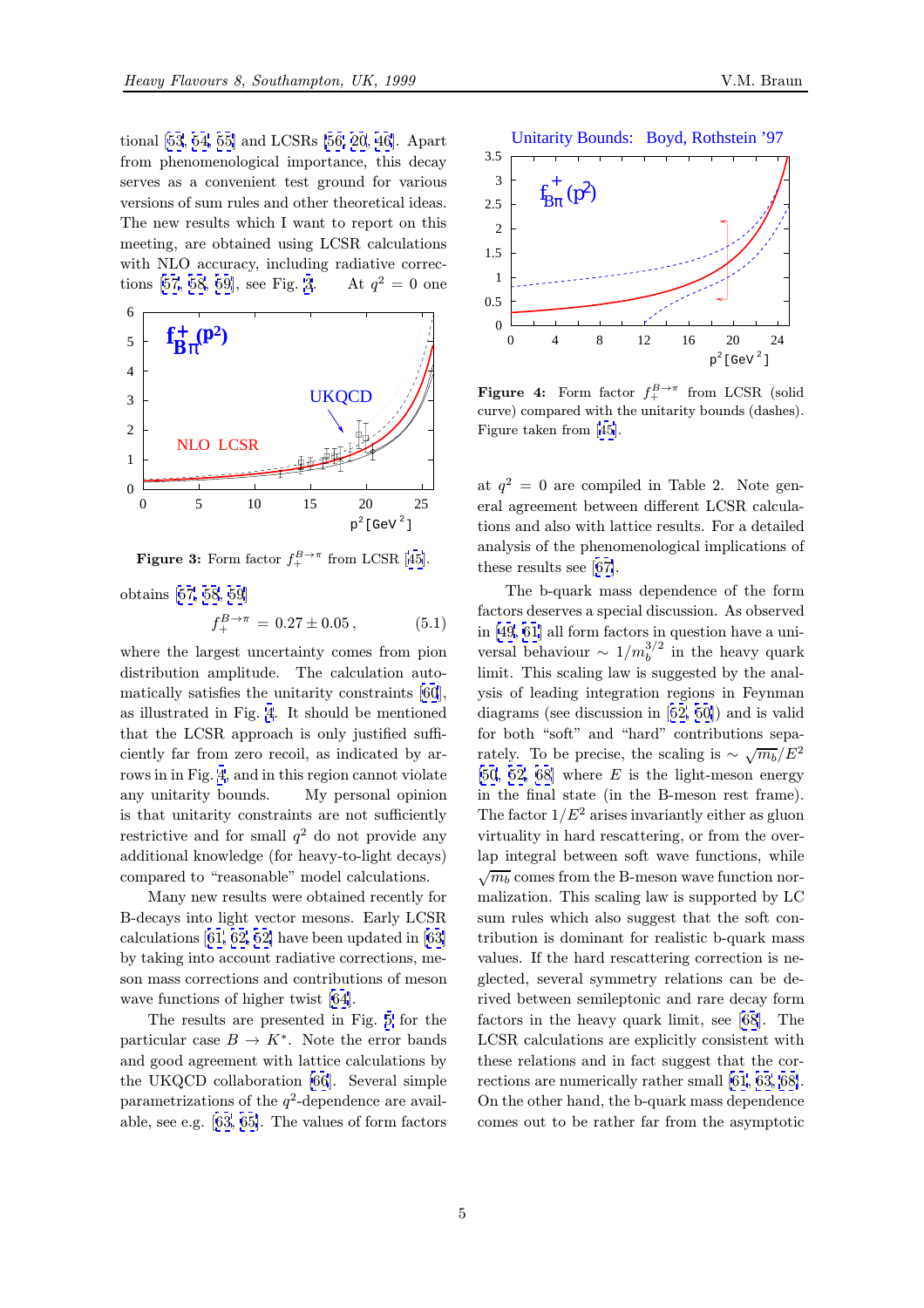<span id="page-5-0"></span>

**Figure 5:** Rare decay  $B \to K^*$  form factors from LCSR [63].

scaling limit. Rough estimates [61, 46] suggest large preasymptotic corrections of order

$$
F(q^2 = 0) \sim m_b^{-3/2} F_{\text{stat}} \left[ 1 - \frac{C}{m_b} + \dots \right] \tag{5.2}
$$

with  $C \sim 1 - 1.5$  GeV.

As far as technical implementation is concerned, the existing LCSR calculations present the state of the art of this approach and it will be difficult to improve them in near future. They can be updated if new information about lightcone meson distribution functions becomes available. There exist, however, a few issues which still have to be clarified. First, LC sum rules systematically indicate larger SU(3) breaking corrections compared to lattice calculations, and the origin of this is not understood. Second, in the

treatment of sum rules themselves one probably can improve on the tre[atm](#page-9-0)ent of kinematical factors (separation of Lorentz structures and invariant amplitudes), in particular, going over to calculations of helicity amplitudes.

#### 6.  $g_{B^*B\pi}$ ,  $g_{D^*D\pi}$  etc.

A detailed study of the pion coupling to heavy mesons was carried out in [20] using both lightcone and conventional sum rules with the result

$$
g_{B^*B\pi} = 29 \pm 3,
$$
  
\n
$$
g_{B^*B\pi} = 12.5 \pm 1,
$$
\n(6.1)

where the errors are probably underestimated.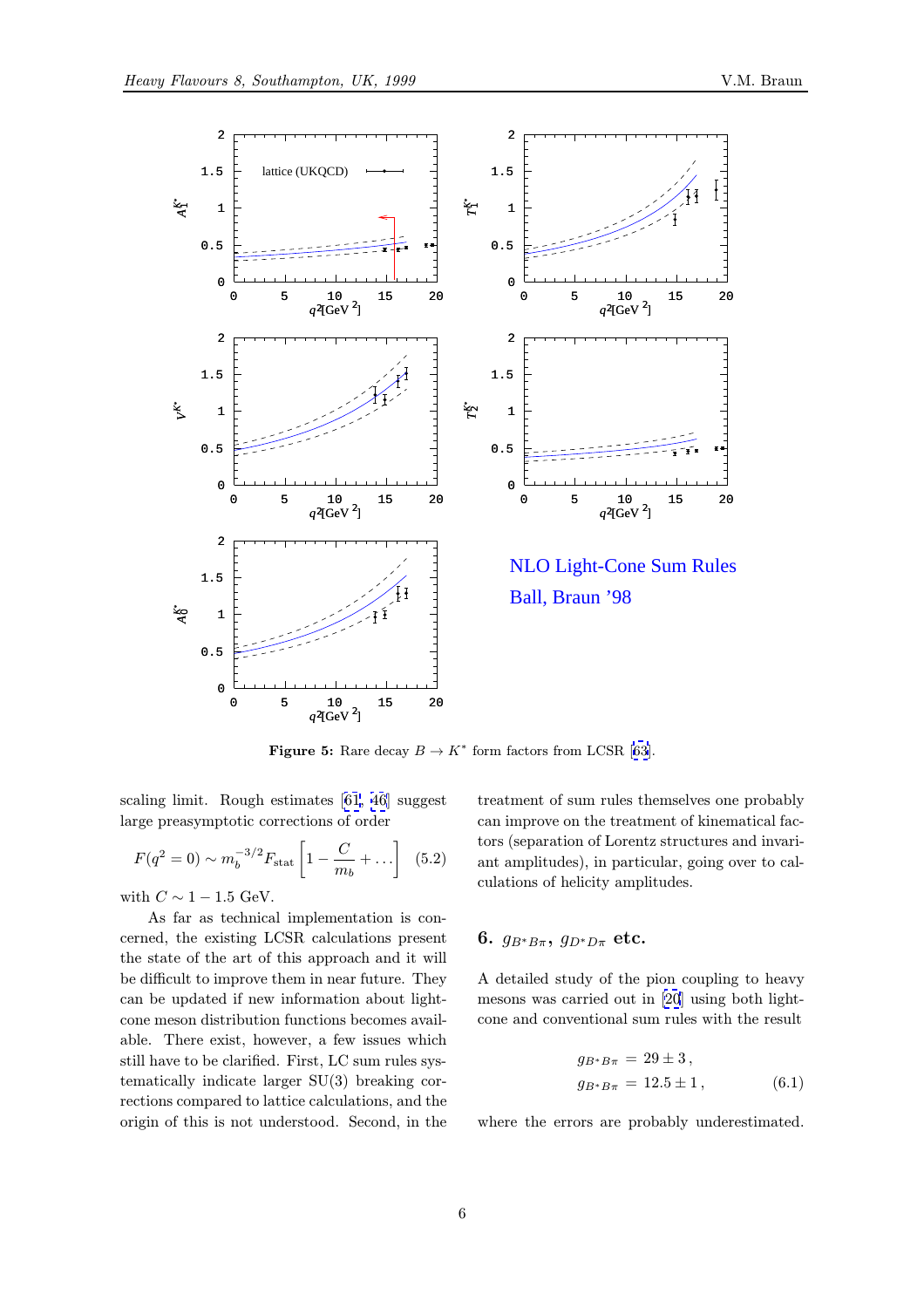|                 | <b>BB98[63]</b><br>(NLO LCSR) | $\text{ABS}[61],\text{BB97}[52]$<br>(LCSR) | AOS[62]<br>(LCSR) | UKQCD[66]<br>$(Lattice + \overline{LCSR})$ |
|-----------------|-------------------------------|--------------------------------------------|-------------------|--------------------------------------------|
| $A_1^{\rho}(0)$ | $0.26 \pm 0.04$               | $0.27 \pm 0.05$                            | $0.30 \pm 0.05$   | $0.27^{+0.05}_{-0.04}$                     |
| $A_2^{\rho}(0)$ | $0.22 \pm 0.03$               | $0.28 \pm 0.05$                            | $0.33 \pm 0.05$   | $0.26^{+0.05}_{-0.03}$                     |
| $V^{\rho}(0)$   | $0.34 \pm 0.05$               | $0.35 \pm 0.07$                            | $0.37 \pm 0.07$   | $0.35^{+0.06}_{-0.05}$                     |
| $T_1^{\rho}(0)$ | $0.29 \pm 0.04$               | $0.24 \pm 0.07$                            | $0.30 \pm 0.10$   |                                            |
| $T_3^{\rho}(0)$ | $0.20 \pm 0.03$               |                                            | $0.20 \pm 0.10$   |                                            |
| $A_1^{K^*}(0)$  | $0.34 \pm 0.05$               | $0.32 \pm 0.06$                            | $0.36 \pm 0.05$   | $0.29^{+0.04}_{-0.03}$                     |
| $A_2^{K^*}(0)$  | $0.28 \pm 0.04$               |                                            | $0.40 \pm 0.05$   |                                            |
| $V^{K^*}(0)$    | $0.46 \pm 0.07$               | $0.38 \pm 0.08$                            | $0.45 \pm 0.08$   |                                            |
| $T_1^{K^*}(0)$  | $0.38 \pm 0.06$               | $0.32 \pm 0.05$                            | $0.34 \pm 0.10$   | $0.32^{+0.04}_{-0.02}$                     |
| $T_3^{K^*}(0)$  | $0.26 \pm 0.04$               |                                            | $0.26 \pm 0.10$   |                                            |

**Table 2:** Comparison of results from different works on  $B \to \rho$ ,  $K^*$  form factors at  $q^2 = 0$  [63].

In the heavy quark limit one obtains [20]

$$
g_{B^*B\pi} = \frac{2m_B}{f_{\pi}} \hat{g} \left( 1 + \frac{\Delta}{m_B} \right),
$$
  
\n
$$
\hat{g} = 0.32 \pm 0.02,
$$
  
\n
$$
\Delta = (0.7 \pm 0.1) \,\text{GeV}.
$$
 (6.2)

Very recently, radiative corrections to these sum rules have been calculated [21]. They turn out to be negative and decrease the values of the couplings by approximately 20%. To my opinion this reduction has to be taken with some caution since the main input para[met](#page-8-0)er in this sum rule – the pion distribution amplitude in the middle point – was determined in [48] without taking radiative corrections into account. The analysis of [48] is in fact quite old and its update is long overdue.

Similar sum rules (to lea[ding](#page-9-0) order only) were derived for decay constants  $g_{B^*B\rho}$  and  $g_{D^*D\rho}$ [69[\], r](#page-9-0)adiative  $B^* \to B\gamma$  decays [70] and for couplings to positive parity heavy mesons [71, 72].

#### [7.](#page-9-0) Other topics in B-de[cay](#page-9-0)s

Concluding this part, I want to mention [two](#page-9-0) [oth](#page-9-0)er applications of sum rules which I find interesting.

First, an exploratory study of nonfactorizable contributions to the  $B \to J/\Psi K$  decay [51, 73]. In the usual factorisation approximation the corresponding matrix element is proportional

to the sum  $a_2 = c_2(m_b) + \frac{1}{3}c_1(m_b) \approx 0.155$ , where  $c_1$  and  $c_2$  are the coefficients [in](#page-9-0) the effective Lagrangian in common notation. The experimental data are usually analysed introducing an effective coefficient  $a_{2,\text{eff}}^{B\psi K}$  to take into ac-<br>count perfectorizable effects and the surrent recount nonfactorizable effects and the current result  $|a_{2,\exp}^{B\psi K}| = 0.31 \pm 0.02$  can be interpreted as strong violation of the factorization. The effective coefficient  $a_2$  was estimated in QCD sum rules [51, 73] using both the standard technique [74] developed originally for D-decays, and the LCSRs. Numerical results are still very unstable and preliminary, but, interestingly enough, the s[um](#page-9-0) [rule](#page-9-0)s seem to indicate a negative value [for](#page-9-0)  $a_2$ . Although calculations are difficult, potentially this is a large and interesting field of applications.

Second, the LCSR approach can be and was already used to estimate long-distance contributions in decays like  $B \to K^*\gamma, B \to \rho^*\gamma$ , see [75, 76, 77]. Most importantly, such calculations predict the relative sign of short- and long-distance amplitudes and, therefore, their interference. The exi[stin](#page-9-0)g results can be improved and exten[ded](#page-9-0) [to](#page-9-0)  $B \to K^*\ell\bar{\ell}$  and similar transitions. The sum rules of this type are rather well understood and can be expected to give reliable predictions.

#### 8. Heavy baryons

Studies of heavy baryons in QCD sum rules are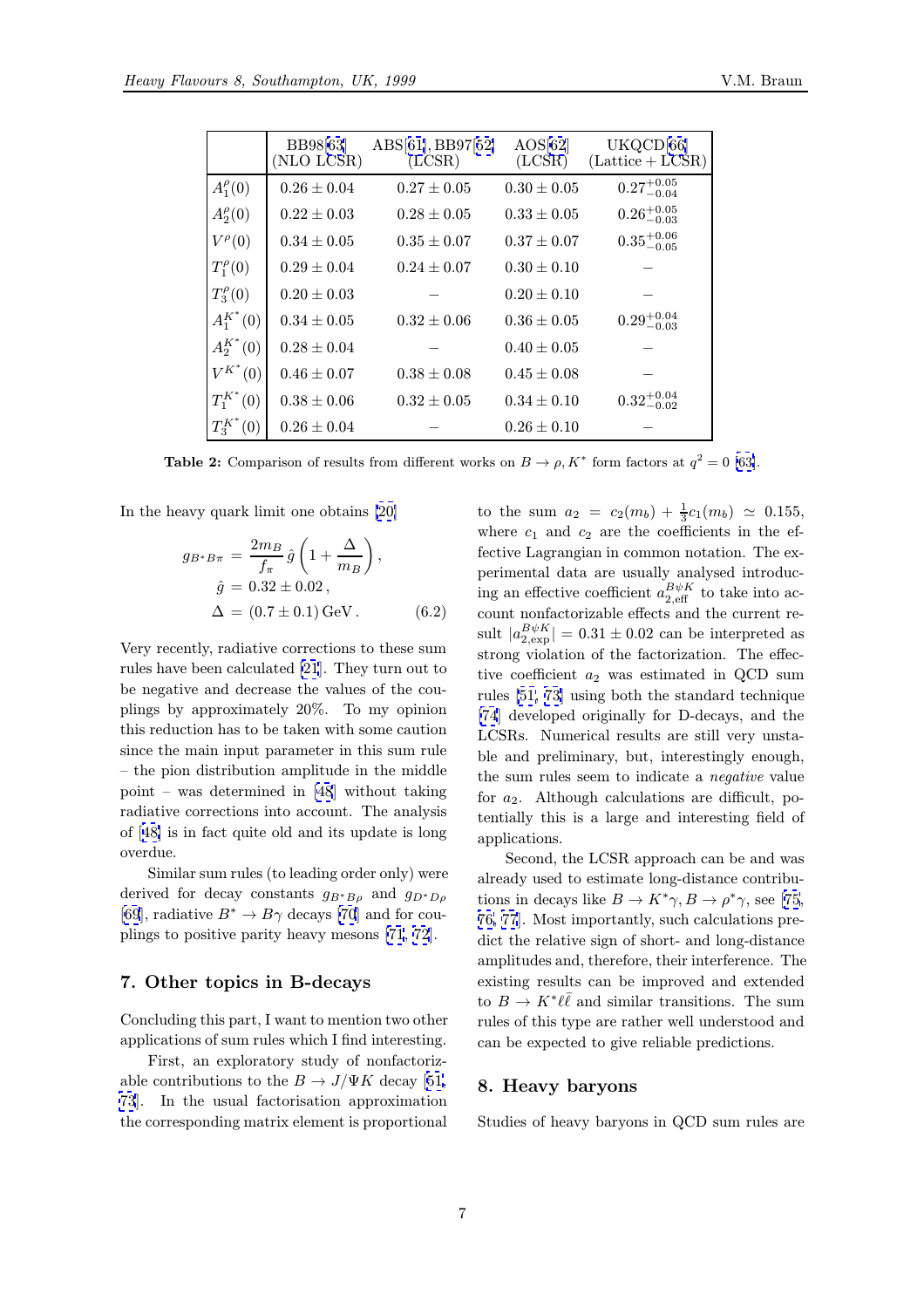in general difficult. They have been going on for some time, but, to my opinion, the results still are rather preliminary. I will discuss two applications to problems of direct phenomenological relevance.

First is the calculation of baryon matrix elements of four-fermion operators [78] that are responsible for the  $1/m_b^2$  corrections to life-time<br>differences between boutiful between and mesons differences between beautiful baryons and mesons. The corresponding sum rules are very unstable because of high dimension and can [onl](#page-9-0)y produce an order of magnitude estimate. The result of the calculation is negative: Despite all uncertainties one can claim that the relevant matrix elements cannot be as large as to explain the observed ratio  $\tau(\Lambda_d)/\tau(B_d)$ .

Second, several QCD sum rule calculations exist of the semileptonic decays of heavy baryons  $\Lambda_b \to \Lambda_c \ell \bar{\nu}, \, \Lambda_c \to \Lambda \ell \bar{\nu}$  and  $\Lambda_b \to p \ell \bar{\nu},$  [79, 80, 81], see Fig. 6, and also of rare decays  $\Lambda_b \to \Lambda \gamma$ ,<br>  $\Lambda_b \to \Lambda \ell \bar{\ell}$  [82]. For the decay widths one For the decay widths one



Figure 6: Lepton energy spectra in decays of heavy baryons [81].

obtains, e.g. [81]

$$
\Gamma(\Lambda_b \to p \ell^- \bar{\nu}_{\ell}) = (1.7 \pm 0.7) \times 10^{-11} |V_{ub}|^2 \,\text{GeV}
$$
\n(8.1)

All these stud[ies](#page-9-0) are carried out using traditional three-point sum rules. The LCSR technology has not been applied yet because of almost complete absence of information on higher-twist baryon wave functions. In the case of a light baryon in the final state, the same critisism applies, therefore, to this calculations as for heavy-to-light meson transitions [52].

Baryonic Isgur-Wise functions have been considered in [83], see [84] for a short review of this topic and other applications.

#### 9. Conc[lus](#page-9-0)ions

The main new development in the QCD sum rules during the past couple of years have been, to my opinion, the arrival of a new generation of NLO LCSR calculations, incorporating radiative corrections and new results on meson wave functions of leading and higher twists. Detailed state-of-the-art studies are now available using such sum rules for the form factors of heavy-tolight transitions at large recoil.

Among the problems where further developments can be expected and the sum rules are likely to make an impact, I can mention:

- Light-cone sum rules for heavy baryons. Dedicated studies of higher-twist baryon distribution amplitudes beyond leading twist are, however, required as a first step.
- Long-distance contributions to various rare decays.
- Nonfactorizable contributions to nonleptonic decays like  $B \to \pi\pi$  etc.
- Matrix elements of penguin operators.

Interesting problems where exploratory studies are neccessary to determine feasibility of the QCD sum rule calculations are, among others: Colouroctet matrix elements in charmonium, parton distributions in B mesons and  $B_c$  decays (see [85]). Further progress can eventually be achieved in cooperation of sum rules with lattice calculations (e.g. to determine meson distribution amplitudes) and by studying exclusive processes with [ligh](#page-9-0)t hadrons at comparable momentum transfers.

#### Acknowledgments

I am grateful to A. Ali, E. Bagan, I. Balitsky, P. Ball, H.G. Dosch, I. Halperin, A. Khodjamirian, R. Rückl and H. Simma for collaboration on the topics covered in this report. Special thanks are due to A. Khodjamirian and R. Rückl for the possibility to use the results of [45] prior publication.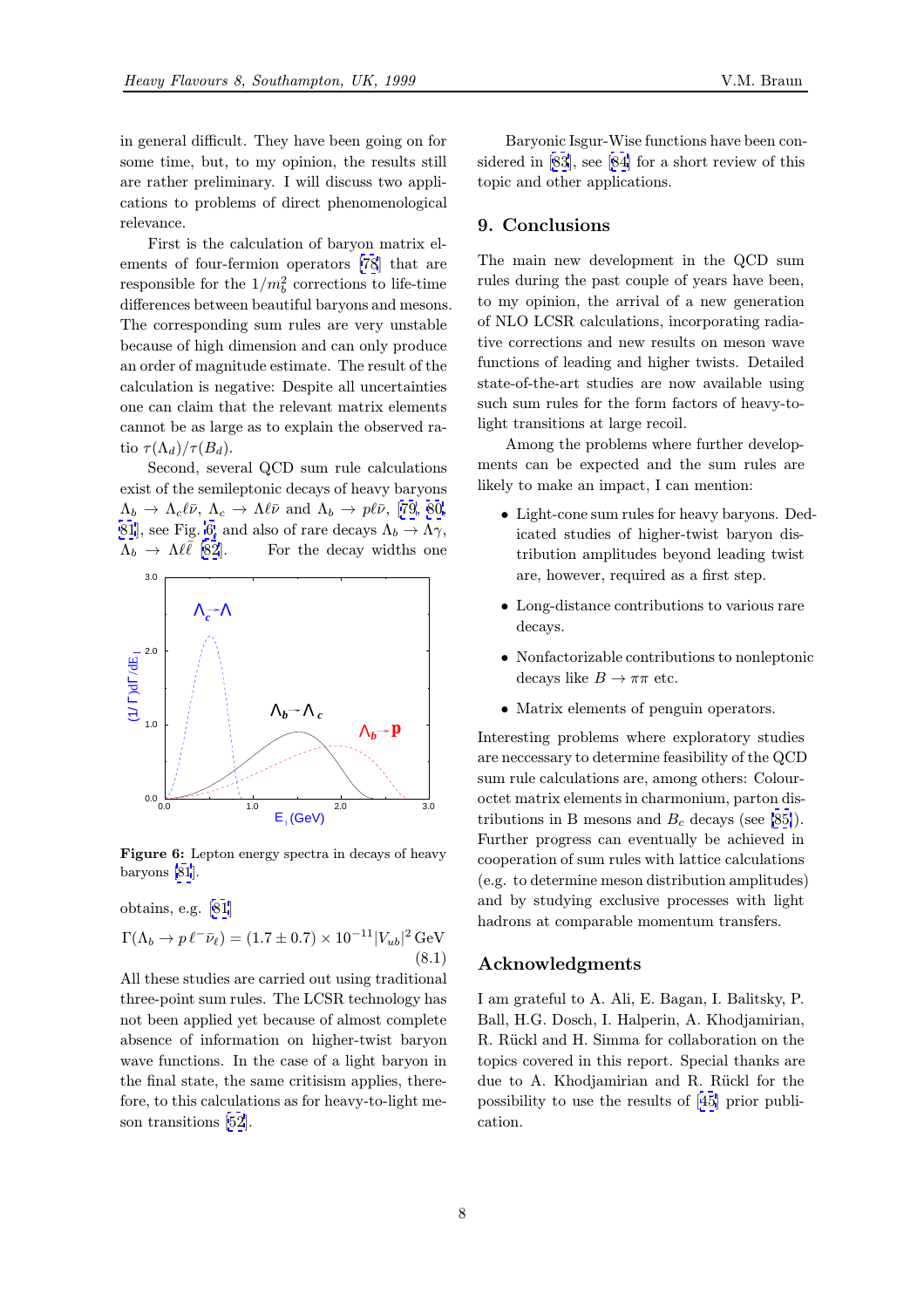## <span id="page-8-0"></span>References

- [1] M.A. Shifman, A.I. Vainstein and V.I. Zakharov, Nucl. Phys. B 147 (1979) 385.
- [2] E.V. Shuryak, Nucl. Phys. B 198 (1982) 83; Phys. Lett. B 93 [\(1980\) 134.](http://www-spires.slac.stanford.edu/spires/find/hep/www?j=PHRVA%2CD51%2C6177)
- [3] T.M. A[liev and V.L. Eletsky,](http://www-spires.slac.stanford.edu/spires/find/hep/www?j=NUPHA%2CB147%2C385) Sov. J. Nucl. Phys. 38 [\(1983\) 936.](http://www-spires.slac.stanford.edu/spires/find/hep/www?j=PHLTA%2CB457%2C245)
- [4] [C.A. Dominguez and N. Pav](http://www-spires.slac.stanford.edu/spires/find/hep/www?j=PHLTA%2CB93%2C134)[er,](http://www-spires.slac.stanford.edu/spires/find/hep/www?j=NUPHA%2CB198%2C83) *Phys. Lett.* **B** 197 (1987) 423; ibid. 199 (1987) 596 (E); L.J. Reinders, Phys. Rev. D 38 [\(1988\) 947;](http://www-spires.slac.stanford.edu/spires/find/hep/www?j=SJNCA%2C38%2C936) [S. Narison,](http://www-spires.slac.stanford.edu/spires/find/hep/www?j=SJNCA%2C38%2C936) Phys. Lett. B 198 (1987) 104; P. Colangelo et al., Phys. Lett. B 269 [\(1991\)](http://www-spires.slac.stanford.edu/spires/find/hep/www?j=PHLTA%2CB197%2C423) [201.](http://www-spires.slac.stanford.edu/spires/find/hep/www?j=PHLTA%2CB197%2C423)
- [\[5\]](http://www-spires.slac.stanford.edu/spires/find/hep/www?j=PHRVA%2CD49%2C2472) [D.J.](http://www-spires.slac.stanford.edu/spires/find/hep/www?j=PHRVA%2CD49%2C2472) [Broadhurs](http://www-spires.slac.stanford.edu/spires/find/hep/www?j=PHRVA%2CD49%2C2472)[t and A.G. Grozin,](http://www-spires.slac.stanford.edu/spires/find/hep/www?j=PHRVA%2CD38%2C947) Phys. Lett. B 274 (199[2\) 421.](http://www-spires.slac.stanford.edu/spires/find/hep/www?j=PHLTA%2CB198%2C104)
- [\[6\] E. B](http://www-spires.slac.stanford.edu/spires/find/hep/www?j=PHLTA%2CB269%2C201)agan et al., *Phys. Lett.* **B 278** [\(1992\)](http://www-spires.slac.stanford.edu/spires/find/hep/www?j=PHLTA%2CB269%2C201) [457.](http://www-spires.slac.stanford.edu/spires/find/hep/www?j=PHLTA%2CB269%2C201)
- [7] M. Neubert, Phys. Rev. D 45 (199[2\) 2451.](http://www-spires.slac.stanford.edu/spires/find/hep/www?j=PHLTA%2CB274%2C421)
- [\[8\] M. Beneke, these](http://www-spires.slac.stanford.edu/spires/find/hep/www?j=PHLTA%2CB274%2C421) [proceedings.](http://www-spires.slac.stanford.edu/spires/find/hep/www?j=PHRVA%2CD57%2C2676)
- [9] M. Beneke, A. [Signer and V.A. Smirnov,](http://www-spires.slac.stanford.edu/spires/find/hep/www?j=PHLTA%2CB278%2C457) A [Two loop app](http://www-spires.slac.stanford.edu/spires/find/hep/www?j=SJNCA%2C50%2C891)[lication of the threshold ex](http://www-spires.slac.stanford.edu/spires/find/hep/www?j=PHRVA%2CD45%2C2451)[pan](http://www-spires.slac.stanford.edu/spires/find/hep/www?j=SJNCA%2C50%2C891)sion: The Bottom quark mass from  $b\bar{b}$  production, hep-ph/9906476.
- [10] M. Beneke and A. Signer, The Bottom MS-bar quark mass from sum rules at next-to-next-toleading order, [hep-ph/9906475](http://www-spires.slac.stanford.edu/spires/find/hep/www?j=PHLTA%2CB269%2C201).
- [\[11\] A.A.](http://www-spires.slac.stanford.edu/spires/find/hep/www?j=PHLTA%2CB271%2C218) [Penin](http://xxx.lanl.gov/abs/hep-ph/9906476)[and](http://xxx.lanl.gov/abs/hep-ph/9906476) [A.A.](http://xxx.lanl.gov/abs/hep-ph/9906476) [Pivovarov,](http://www-spires.slac.stanford.edu/spires/find/hep/www?j=PHLTA%2CB271%2C218) Nucl. Phys. **B** 549 (1999) 217; Phys. Lett. B 435 (1998) 413.
- [12] A. Hoang, *Phys. Rev.* **[D 59](http://xxx.lanl.gov/abs/hep-ph/9906475)** (1999) 014039.
- [\[13\] K. Melnikov and A. Yelkhovsky,](http://www-spires.slac.stanford.edu/spires/find/hep/www?j=PHRVA%2CD47%2C2949) *[Phys. Rev.](http://www-spires.slac.stanford.edu/spires/find/hep/www?j=NUPHA%2CB549%2C217)* **D** 59 [\(1999\) 11400](http://www-spires.slac.stanford.edu/spires/find/hep/www?j=NUPHA%2CB549%2C217)[9.](http://www-spires.slac.stanford.edu/spires/find/hep/www?j=PHLTA%2CB435%2C413)
- [\[14\] M. Jamin](http://www-spires.slac.stanford.edu/spires/find/hep/www?j=PHLTA%2CB301%2C249) [and A. Pich,](http://www-spires.slac.stanford.edu/spires/find/hep/www?j=PHRVA%2CD59%2C014039) Nucl. Phys. **B 507** (1997) 334; hep-ph/9810259.
- [\[15\] A. Pineda and F](http://www-spires.slac.stanford.edu/spires/find/hep/www?j=PHRVA%2CD59%2C114009).J. Yndurain, *[Comment](http://www-spires.slac.stanford.edu/spires/find/hep/www?j=PHRVA%2CD59%2C114009) [on](http://www-spires.slac.stanford.edu/spires/find/hep/www?j=PHRVA%2CD59%2C114009)* ['Calculation of quarkonium spectrum and](http://www-spires.slac.stanford.edu/spires/find/hep/www?j=PHLTA%2CB293%2C207)  $m_b$ ,  $m_c$  *to order*  $\alpha_s^4$  ', <code>hep-ph/[9812371](http://www-spires.slac.stanford.edu/spires/find/hep/www?j=NUPHA%2CB507%2C334).</code>
- [\[16\]](http://www-spires.slac.stanford.edu/spires/find/hep/www?j=NUPHA%2CB507%2C334) [V.](http://www-spires.slac.stanford.edu/spires/find/hep/www?j=NUPHA%2CB507%2C334) [Gimene](http://www-spires.slac.stanford.edu/spires/find/hep/www?j=NUPHA%2CB507%2C334)z et. al, [NNLO](http://xxx.lanl.gov/abs/hep-ph/9810259) [un](http://xxx.lanl.gov/abs/hep-ph/9810259)quenched calcula[tion](http://www-spires.slac.stanford.edu/spires/find/hep/www?j=PHRVA%2CD58%2C116005) [of](http://www-spires.slac.stanford.edu/spires/find/hep/www?j=PHRVA%2CD58%2C116005) [the](http://www-spires.slac.stanford.edu/spires/find/hep/www?j=PHRVA%2CD58%2C116005) [b](http://www-spires.slac.stanford.edu/spires/find/hep/www?j=PHRVA%2CD58%2C116005) [quark](http://www-spires.slac.stanford.edu/spires/find/hep/www?j=PHRVA%2CD58%2C116005) [mass](http://www-spires.slac.stanford.edu/spires/find/hep/www?j=PHRVA%2CD58%2C116005), hep-lat/9909138.
- [17] P. Ball, M. Bene[ke and V. Braun](http://xxx.lanl.gov/abs/hep-ph/9812371), *Phys. Rev.* D 52 [\(1995\) 3929.](http://www-spires.slac.stanford.edu/spires/find/hep/www?j=PHLTA%2CB301%2C101)
- [18] C.A. Dominguez, in [Proc.](http://www-spires.slac.stanford.edu/spires/find/hep/www?j=PHRVA%2CD47%2C5060)[of](http://www-spires.slac.stanford.edu/spires/find/hep/www?j=PHRVA%2CD47%2C5060) [the](http://www-spires.slac.stanford.edu/spires/find/hep/www?j=PHRVA%2CD47%2C5060) [Third](http://www-spires.slac.stanford.edu/spires/find/hep/www?j=PHRVA%2CD47%2C5060) [Work](http://www-spires.slac.stanford.edu/spires/find/hep/www?j=PHRVA%2CD47%2C5060)shop on the Tau-Charm Factory, Marbella, Spain (1993), Ed. J. Kirkby and R [Kirkby, Edi](http://www-spires.slac.stanford.edu/spires/find/hep/www?j=PHRVA%2CD52%2C3929)tions Frontiéres, p.357.
- [19] The BaBar Physics Book, Appendix D, Ed.: P.F. Harrison and H.R. Quinn, SLAC-R-504 (1998).
- [20] V.M. Belyaev *et al., Phys. Rev.* **D 51** (1995) 6177.
- [21] A. Khodjamirian et al., Phys. Lett. **B** 457 (1999) 245.
- [22] V. Eletsky and E. Shuryak, *[Phys.](http://www-spires.slac.stanford.edu/spires/find/hep/www?j=PHRVA%2CD51%2C6177) [Lett.](http://www-spires.slac.stanford.edu/spires/find/hep/www?j=PHRVA%2CD51%2C6177)* **B 276** (1992) 191.
- [23] P. Ball, *Nucl. Phys.* **B 421** [\(1994\)](http://www-spires.slac.stanford.edu/spires/find/hep/www?j=PHLTA%2CB457%2C245) [593.](http://www-spires.slac.stanford.edu/spires/find/hep/www?j=PHLTA%2CB457%2C245)
- [24] M. Neubert, *Phys. Rep.* **245** [\(1994\) 259.](http://www-spires.slac.stanford.edu/spires/find/hep/www?j=PHLTA%2CB276%2C191)
- [\[25\] P. Ball an](http://www-spires.slac.stanford.edu/spires/find/hep/www?j=PHLTA%2CB276%2C191)d V.M. Braun Phys. Rev. D 49 (1994) 2[472.](http://www-spires.slac.stanford.edu/spires/find/hep/www?j=NUPHA%2CB421%2C593)
- [26] M. Neubert, *Phys. Lett.* **[B 389](http://www-spires.slac.stanford.edu/spires/find/hep/www?j=PRPLC%2C245%2C259)** (1996) 727.
- [27] I. Bigi, M. Shifman and N. Uraltsev, [Ann. Rev.](http://www-spires.slac.stanford.edu/spires/find/hep/www?j=PHRVA%2CD49%2C2472) Nucl. Part. Sci. 47 (1997) 591.
- [28] B. Blok and [M. Lublinsky,](http://www-spires.slac.stanford.edu/spires/find/hep/www?j=PHLTA%2CB389%2C727) Phys. Rev. D 57 (1998) 2676; ibid. 58 (1998) 019903(E).
- [\[29\] A.A. Ovchinnikov and V.A. Slo](http://www-spires.slac.stanford.edu/spires/find/hep/www?j=ARNUA%2C47%2C591)bode[nyuk,](http://www-spires.slac.stanford.edu/spires/find/hep/www?j=ARNUA%2C47%2C591) Sov. J. Nucl. Phys. 50 (1989) 891.
- [30] V.N. Baier and A.G. Grozin, [Z.](http://www-spires.slac.stanford.edu/spires/find/hep/www?j=PHRVA%2CD57%2C2676) [Physik](http://www-spires.slac.stanford.edu/spires/find/hep/www?j=PHRVA%2CD57%2C2676) C 47 (1990) 669.
- [31] P. Colangelo et al., *Phys. Lett.* **B 269** (1[991\)](http://www-spires.slac.stanford.edu/spires/find/hep/www?j=SJNCA%2C50%2C891) 201.
- [\[32\] A.V. Rady](http://www-spires.slac.stanford.edu/spires/find/hep/www?j=ZEPYA%2CC47%2C669)ushkin, *Phys. Lett.* **B 271** [\(1991\)](http://www-spires.slac.stanford.edu/spires/find/hep/www?j=ZEPYA%2CC47%2C669) 218.
- [33] P. Ball, *Phys. Lett.* **B 281** [\(1992\)](http://www-spires.slac.stanford.edu/spires/find/hep/www?j=PHLTA%2CB269%2C201) [133.](http://www-spires.slac.stanford.edu/spires/find/hep/www?j=PHLTA%2CB269%2C201)
- [34] B. Blok and M. Shifman, *[Phys. Rev.](http://www-spires.slac.stanford.edu/spires/find/hep/www?j=PHLTA%2CB271%2C218)* **D** 47 (1993) 2949.
- [35] E. Bag[an, P. Ball and P. Gosdzinsk](http://www-spires.slac.stanford.edu/spires/find/hep/www?j=PHLTA%2CB281%2C133)y, Phys. Lett. **B** 301 (1993) 249; M. Neubert, Phys. Rev. D 47 [\(1993\) 4063.](http://www-spires.slac.stanford.edu/spires/find/hep/www?j=PHRVA%2CD47%2C2949)
- [36] P. Colangelo, G. Nardulli and N. Paver, [Phys.](http://www-spires.slac.stanford.edu/spires/find/hep/www?j=PHLTA%2CB301%2C249) Lett. **B 293** (1992) 207.
- [37] P. Colangelo[, F. De Fazio and N. Paver,](http://www-spires.slac.stanford.edu/spires/find/hep/www?j=PHRVA%2CD47%2C4063) Phys. Rev. D 58 (1998) 116005; hep-ph/9810478.
- [38] M. Neubert, *Phys. Rev.* **D 46** (1992) 39[14;](http://www-spires.slac.stanford.edu/spires/find/hep/www?j=PHLTA%2CB293%2C207) M. Neubert, Z. Ligeti and Y. Nir, Phys. Lett. B 301 (1993) 101; Phys. Rev. [D 47](http://xxx.lanl.gov/abs/hep-ph/9810478) ([1993\)](http://www-spires.slac.stanford.edu/spires/find/hep/www?j=PHRVA%2CD58%2C116005) 5060.
- [39] M. Huang, [C. Li and Y. Dai,](http://www-spires.slac.stanford.edu/spires/find/hep/www?j=PHRVA%2CD46%2C3914) *QCD sum rule* analysis of the subleading Isgur-[Wise form](http://www-spires.slac.stanford.edu/spires/find/hep/www?j=PHLTA%2CB301%2C101)factor  $\tau_1(vv')$  [and](http://www-spires.slac.stanford.edu/spires/find/hep/www?j=PHRVA%2CD47%2C5060)  $\tau_2(vv')$  for  $B \to D_1\ell\bar{\nu}$  and  $B \to D_2^* \ell \bar{\nu}$ , hep-ph/9909307.
- [40] T.M. Aliev, V.L. Eletsky and Ya.I. Kogan, Sov. J. Nucl. Phys. 40 (1984) 527.
- [41] T.M. Aliev, [A.A. Ovchinnik](http://xxx.lanl.gov/abs/hep-ph/9909307)ov and V.A. Slobodenyuk, Preprint IC/89/382 (unpublished).
- [\[42\] P. Ball](http://www-spires.slac.stanford.edu/spires/find/hep/www?j=SJNCA%2C40%2C527) et al., *Phys. Lett.* **B 259** (1991) 4[81.](http://www-spires.slac.stanford.edu/spires/find/hep/www?j=SJNCA%2C40%2C527)